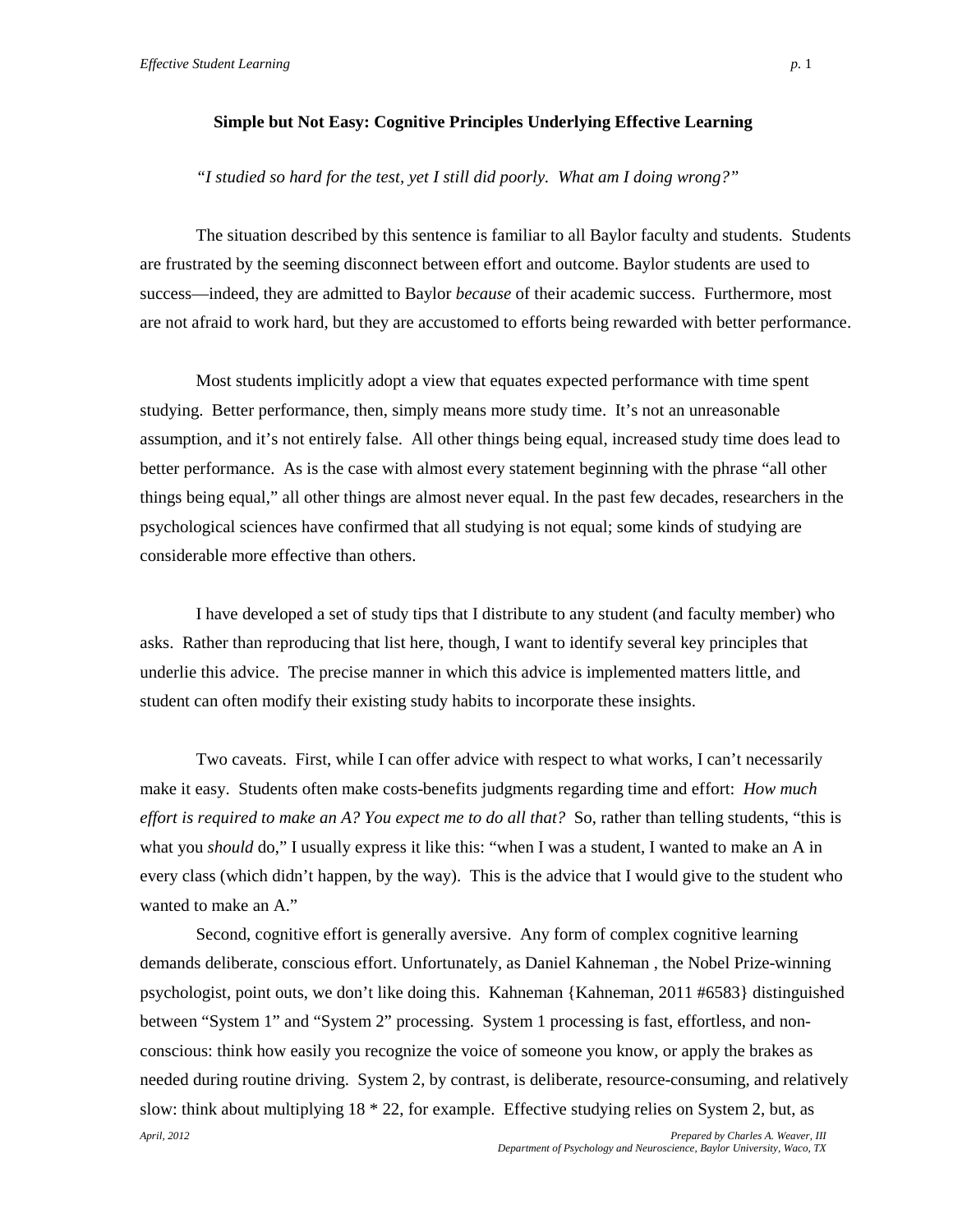Kahneman puts it, "System 2 is lazy." This is true not just of students, but of faculty as well. (Don't think it applies to you? How much do you dread grading research papers?). I will rely on Kahneman's framework to offer suggestions.

With those caveats in mind, here are general principles of effective college learning, followed by brief explanations.

### **1. Rote memorization is hard and inefficient.**

We are designed to understand and comprehend things, not to memorize them. Students should pursue strategies that minimize role memorization. Sometimes we have no choice. We have to memorize things like foreign language vocabulary, or elements in the periodic table. If this is the case, then break memorization sessions up into many smaller trials—go over the definitions 3 or 4 times a day, 5-10 minutes each.

#### **2. Do things while you study that cannot be done automatically.**

Because System 2 is lazy, we often rely on the shortcuts of System 1 instead. For example, rather than trying to answer sample essay questions provided before a test, we may superficially review the concepts in the question to see whether they look familiar. Consider a sample question that says, "compare and contrast the national banking policies advocated by Thomas Jefferson and Alexander Hamilton." We've heard of both Jefferson and Hamilton, even seen their pictures on money. Their names and some simple information about them come readily to mind. As a result, we may well have a sense that this is a question we can answer, assume we know the material, and feel confident moving on to the next subject.

In reality, we've performed a cognitive sleight of hand. Since a real answer to the question involves deliberate and effortful System 2 work, we unconsciously changed the question to "do these names look familiar?" System 1 is very good at answering this question, and in this case does so affirmatively. We may discover that we really don't know the answer when we attempt to write an answer on the test.

We have lots of others ways to study "automatically:" highlight while we read, underline passages in the text, look over notes that we took in class. I always ask students, "are you the kind of reader who is so good at highlighting that you can do it almost without thinking?" If they say yes, then they have reached the point where that activity is no longer doing any good.

What to do? I encourage students, when they are studying a difficult concept, to attempt to explain it to someone. See if they can say it *out loud* as if they were lecturing on the topic. Or, if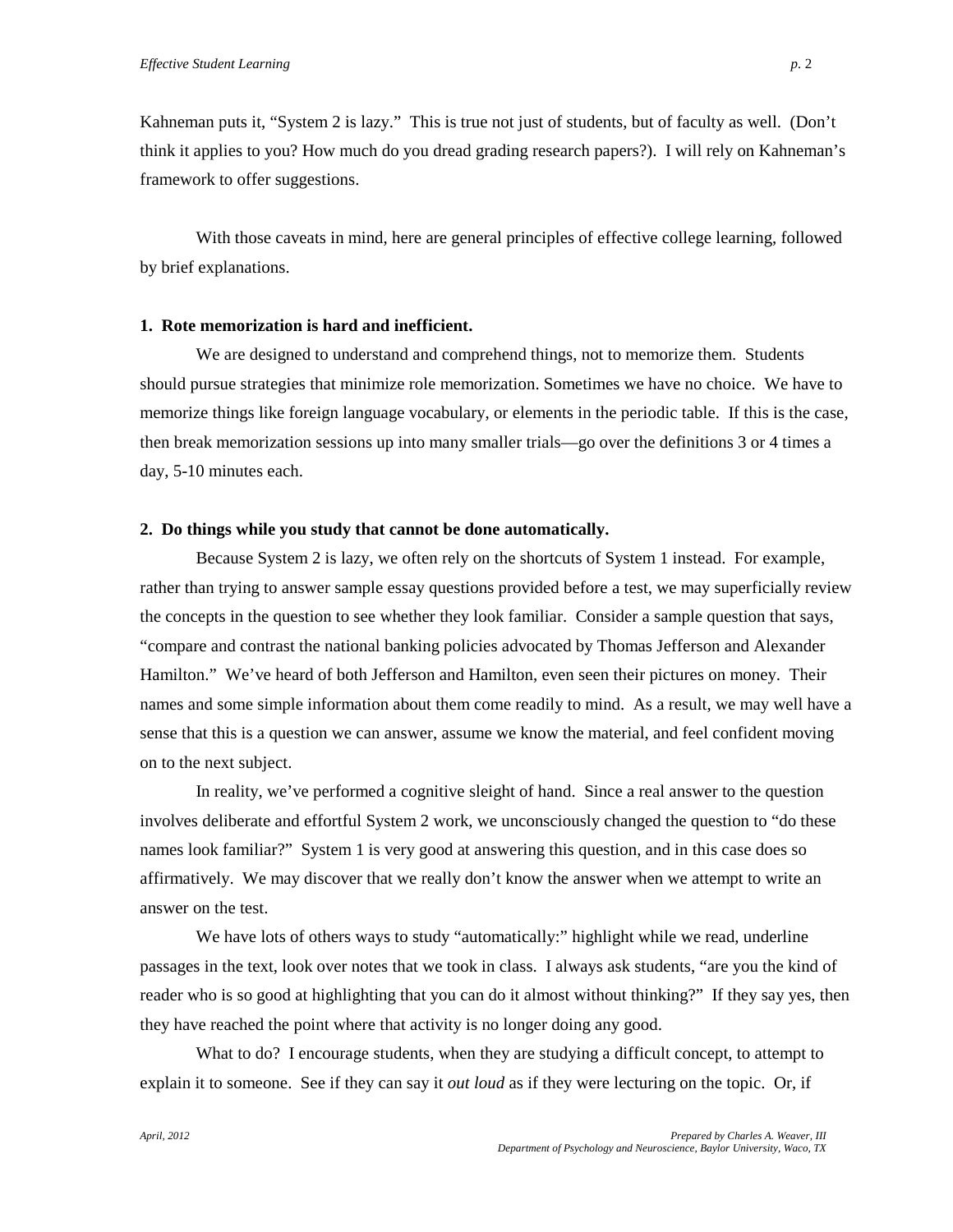highlighting while reading is too automatic, I encourage them to summarize a passage from the text in their own words. If they get good at that, I ask them to summarize it in their own words *from memory*. These things are not easy, and they will take time and effort. Students may find that they can do this only for a few hours at a stretch. That's fine; take a break. Two hours of intentional, difficult studying is worth 3 times as much shallow studying.

#### **4. Don't mistake preparation time (or participation in a study group) for actual study time.**

Some students spend a great deal on tasks that appear to be helpful: preparing notecards, typing lecture notes, participating in study groups. Theses shouldn't be considered as time spend "studying." Making notecards, for example, is *preparation* for studying, not actual studying. Likewise, underlining a critical passage in a journal article means you *need* to understand it, but it doesn't mean you *do* understand it.

Study groups, where students get together in self-directed ways, are much more fun than studying alone. Students can talk with people they know and like, meet new friend, and flirt with the cute girl (or guy) who sits in the back row. Unfortunately, none of these helps us learn the material. Students might have spent an entire afternoon with a group from their premed biology class, and derived no (academic) benefit from it whatsoever. As a general rule, students benefit from studying only to the extent that they do the work—if someone else generates a study guide, summarizes an article, or passes along lecture notes, the recipient derives little benefit.

#### **5. Testing improves learning more than studying.**

Educators have long considered testing to be a form of assessment— a way to find out what an individual knows. One of the more surprising discoveries of the past ten years has been the realization that testing is more than just assessment. Testing is a highly effective way to improve student learning. Testing is such a powerful learning tool that a student with a fixed amount of preparation time would be well advised to take time away from studying to test him or herself. Say a student has one hour to learn new material. Students who study for one hour do worse than those who spend 30 minutes studying and 30 minutes testing.

This works only if students test themselves "honestly." That is, there is no benefit from reading a question and then looking up the answer—the students must test generate the answer (or pick the correct alternative) themselves. (The same is true of classroom time, too. Time spent on a short daily quiz is more beneficial than using the same time for lecture).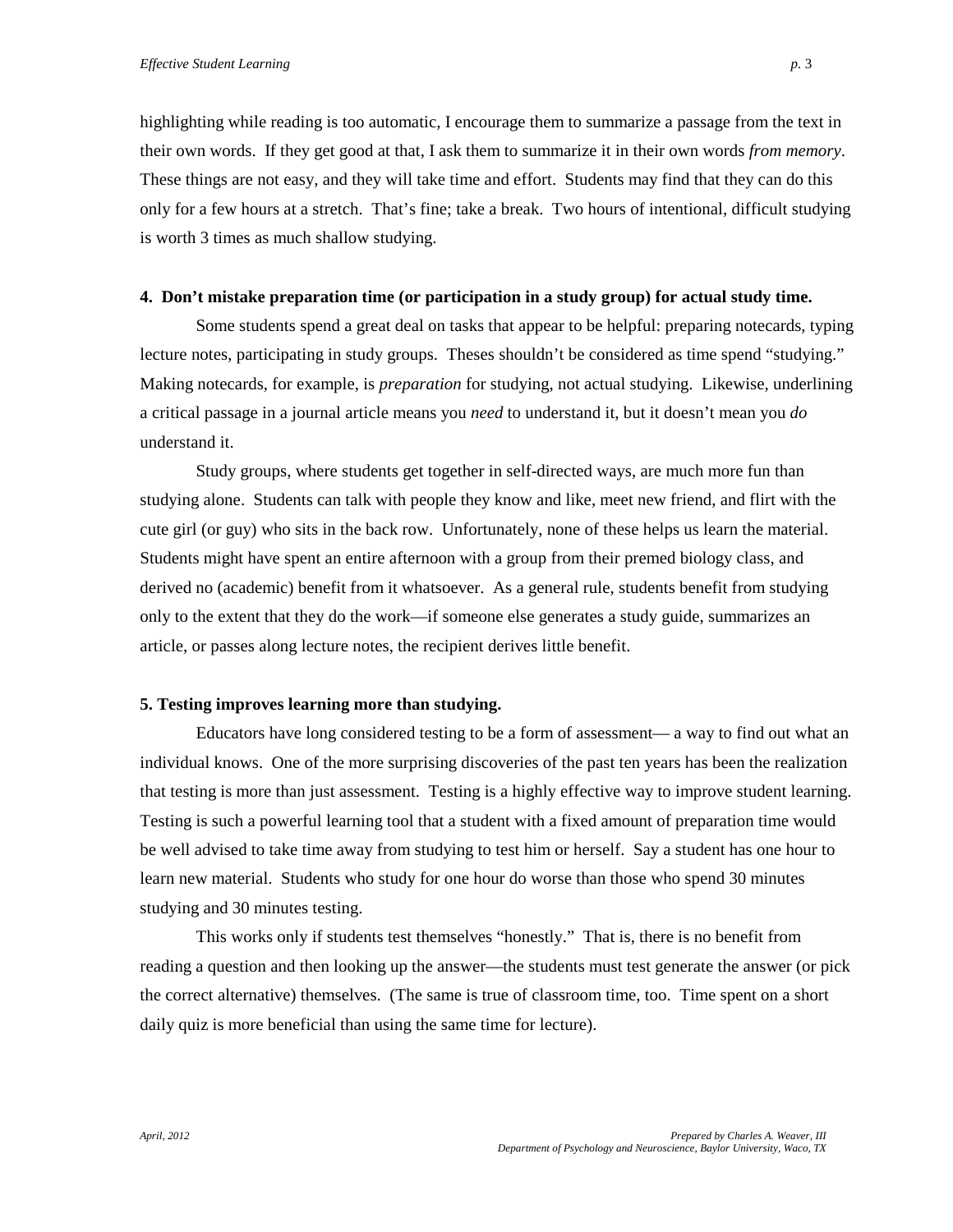# **6. Study in relatively short but frequent sessions, rather than trying to learn too much information at a single study session**

Most of us, in high school, could get away with cramming before a test. This gets increasingly difficult in college, because (a) the material is more difficult; (b) there is more material to be learned, and (c) you've got many classes to study for, and tests tend to fall on the same general dates.

You will be much better off if you can study material from all your classes each day, rather than designating one or two days a week for "English" or "Psychology." Furthermore, cramming in the day or two before a test does not give you enough time to remediate any shortcomings—you don't have time to get answers to your questions, or to have professors explain difficult concepts to you in a different way.

#### **7. Don't be fooled by the "illusion of knowing."**

Psychologists have documented a phenomenon known as "the illusion of knowing," a pervasive problem in our ability to monitor our learning. Students believe they understand something when they really don't. The most common ways this manifests itself are:

(1) Mistaking ease of reading for comprehension. Students believe that because they understood what they read, they have mastered it. Especially in difficult courses with well-written material, one can follow the author's writing without difficulty—understanding what someone said is not the same as remembering it. Close your book and try to summarize from memory. If you can't you really haven't learned it.

(2) Reading answers rather then generating them. Some student take sample tests by reading a question, peeking at the answer, and then thinking, "oh, yeah, I would have gotten that one."

(3) Using superficial cues to assess difficulty. We should judge difficulty of learning by the underlying content. We don't. Instead, we use shallow cues—simple language, boldfaced words, highlighted text, or the presence of "advanced organizers" like outlines—to infer readability. Ironically, textbooks with key terms set with clear boxes, important words highlighted, even the presence of a demarcated topic sentences can lead to this overconfidence.

(4) Evaluating one's memory too soon after studying. Take a break between the time of study and the time you test yourself. That way, our self-test will require retrieval of information from longterm (not short-term) memory.

As I warned, these principles may be simple, but implementing them is not easy. Professor can encourage some of these practices with simple changes (daily or weekly quizzes, for example). Even in